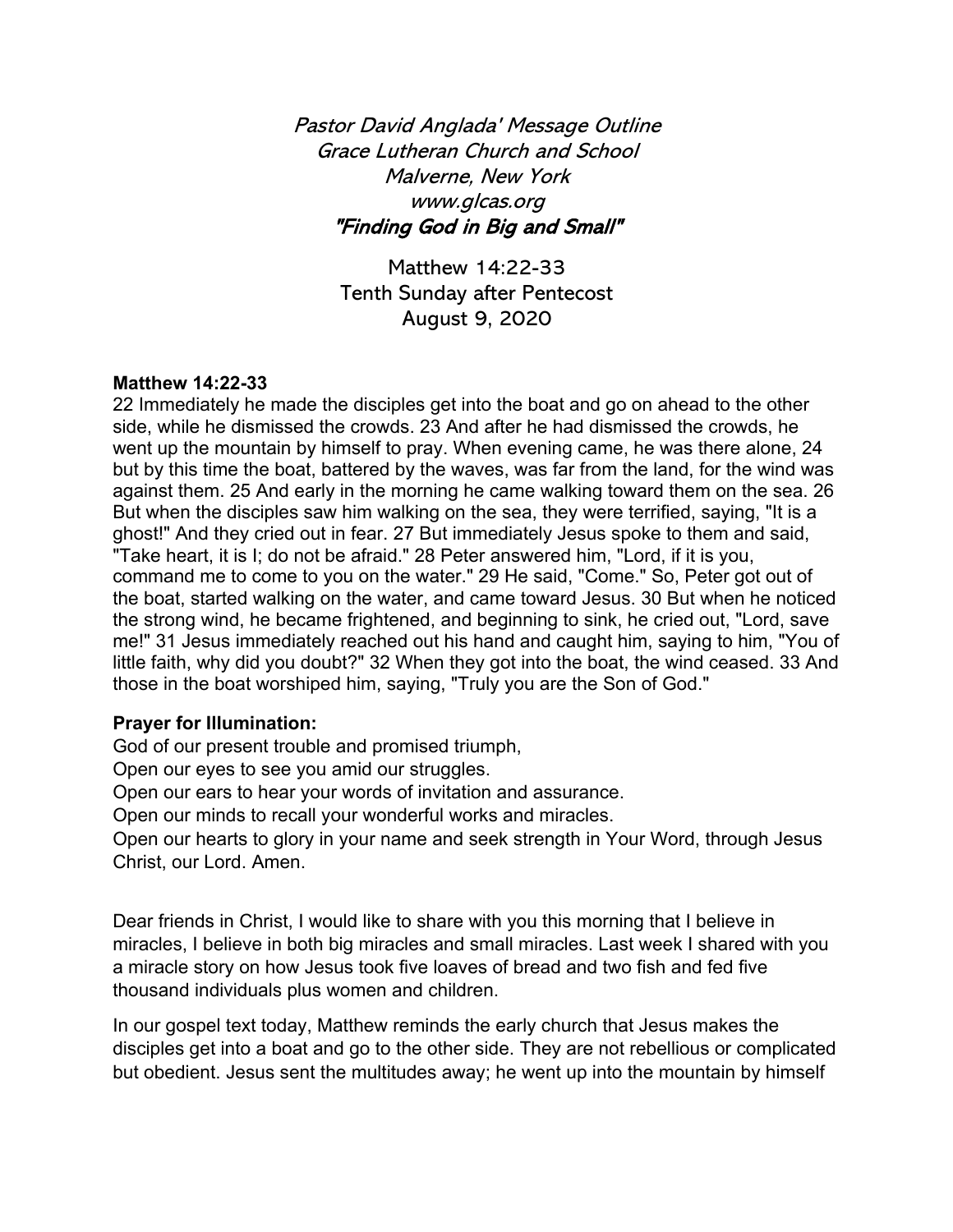to pray. Equally important, perhaps Jesus scenes that the crowd wants to "take him by force, to make him king" (John 14: 1-12).

I believe that maybe Jesus sends the disciples ahead so that they cannot get caught up in the king-making effort before time. Some New Testament teachers also speculate that perhaps the crowd, together with the disciples, could have ignited a revolution against Rome authorities. By doing so, they would have been harmed or arrested by the Roman soldiers. Jesus was avoiding unnecessary causalities.

Jesus could have stayed with the multitude to take in their favor after providing a free dinner, by the way, our blessed Lord did not ask for money or an offering after he performed an enormous miracle of feeding thousands.

Jesus dismisses them and goes up the mountain to pray. Jesus needed to be alone in prayer and to rest his spirit before God. Jesus understood the need for prayer, as well as the solitary nature of his prayer.

As the disciples rolled away, they find themselves in the middle of the sea, about three miles from the shore. While in the middle of the sea, a storm comes upon them; it is the *perfect storm*.

It must be a frightening thing to be in a small boat, far from shore, in a storm, please note that Matthew does not inform us that the disciples are afraid of the storm.

It was the fourth watch of the night; the fourth watch is from 3:00 to 6:00 am. The disciples have moved from a big day with the crowds- you known, the feeding of the five thousand, directly to the boat and the storm.

Not only have they been awake many hours, but also it is exhausting work to keep a small boat steady plus on course in the middle of the sea, during a storm.

Jesus came to them, walking on the sea they were terrified, saying, "It's a ghost!" The disciples can manage a storm after all many of them were fishermen; they were familiar with the dangers of a storm. The disciples know what to expect from a storm and what to do to keep the boat afloat. However, dealing with a ghost is out of their league. They cried out for fear, fear of losing their lives.

They do not know anything about men walking on water far from land; fear enters their hearts, seeing what they believe was a ghost.

## **Now, why would the disciples say it is a ghost?**

In Biblical literature, the sea is often represented as the bearing of demonic forces hostile to God. By walking on water, Jesus does what only God can do; Jesus could now say I am who I am; the Son of God. This is now Emmanuel God with us. God is with the disciples, but fear gets the best from them. Fear paralyzes their faith and reasoning.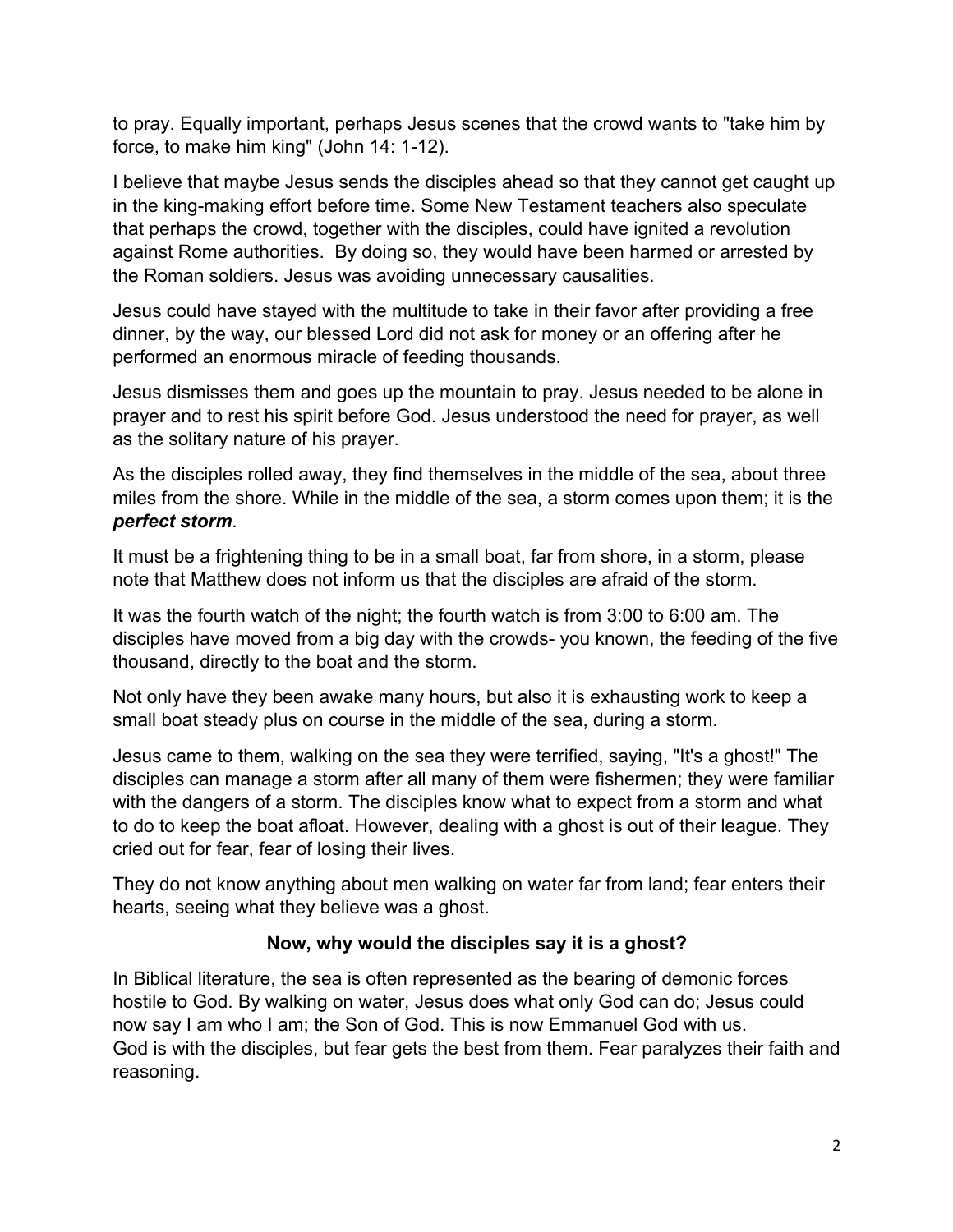They are blinded by their fears, along with their insecurities. Jesus walking on water is a miracle of miracles. It is a big miracle.

Jesus responds with the following statement: "Cheer up! It is I! Don't be afraid." In other words, have courage. The second phrase, "It is I," literally "I am," I am who I am."

Peter being Peter, being an impulsive man, said, Lord, if it is you command me to come to you on the waters. Jesus says' to our good brother Peter, come! Peter stepped down from the boat and walked on the waters to go to Jesus. Yes, Peter walked on the wateranother big miracle in Matthew's gospel.

But when he saw the wind was strong, he was afraid and beginning to sink; he cried out, saying, Lord, save me! By the way, Matthew is the only gospel to inform us of this encounter of Peter and Jesus. This short experience that Peter experiences reminds me of the seed sown on rocky soil, he sprouts quickly but dies; just as quickly.

Peter leaps before he looks, suddenly becomes aware of his danger and then hesitates.

Here are some questions that come to my thought process:

Did Peter lack faith?

Did Peter allow fear to overcome him?

Did Peter lack faith cause by a failure of concentration-was he distracted by the fierce wind? Jesus said, "You of little faith, why did you doubt?

While Jesus is disappointed with Peter's inadequate faith, Peter has acted in greater confidence than the other disciples. Peter was learning how to be a disciple of Jesus. Peter is a paradox of both having faith and lack of faith.

### **Wow, this sounds like us.**

Therefore, we should not be so self-righteous plus critical Peter.

Our gospel story ends with another miracle-perhaps a smaller one considering the previous miracles in our Gospel text. The wonder of having the disciples worshipping Jesus by saying you are "truly the Son of God." They now know Jesus is Emmanuel God with us.

I have another question for you this morning if you are in the middle of the sea and a storm arises, and a spiritual presence appears before you and says to you come to walk on the waters, would you leave your small boat and start walking on the waters?

Several years ago, while working as a Hospice chaplain for Visiting Nurse Services of New York, at Bellevue Hospital in Manhattan, a new patient was bought to the hospice ward; let us call her Mrs. Williams. After a comprehensive examination by Dr. Brown, she came by working cubical and said, please, call the family and get them ready. What Dr. Brown was alluding to tell the family to start making an end of life plans and preparation; the patient will die within 24 to 36 hours based on her medical prognosis.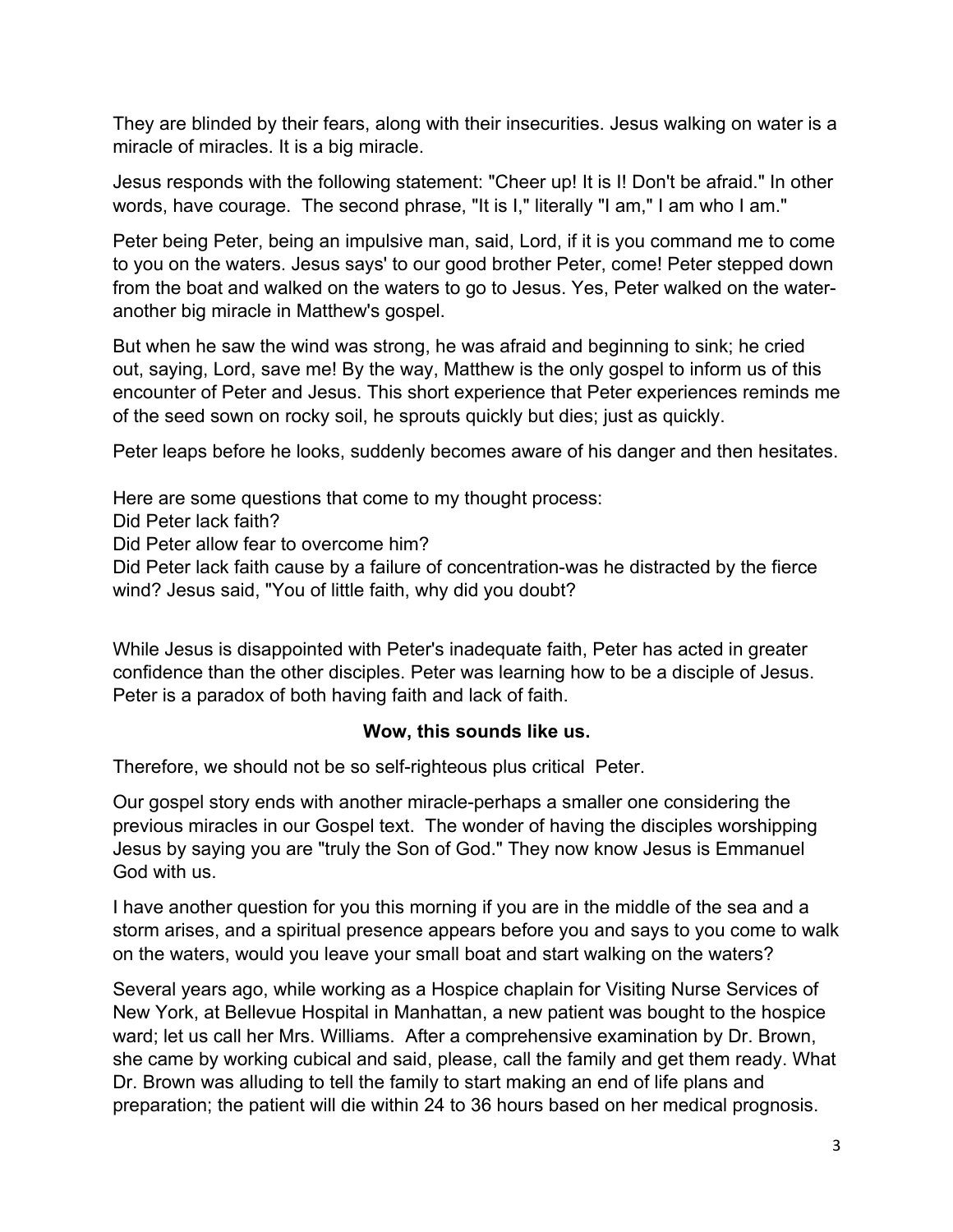That evening Mrs. Williams Bishop James Clark, overseer of The United Apostolic Pentecostal Churches, came to visit with her. I introduce myself, and we spoke for a few minutes. Bishop Clark said Pastor David would you join me in prayer on behalf of Mrs. Williams, I said of course,

Afterward, Bishop Clark posed a question to me, do you believe in miracles? I said, yes. Do you believe that Jesus can raise Mrs. Williams? I responded, only God knows. Deep down in my thoughts, I said to myself well, she is at the end of life.

We prayed, a good ten minutes. We said our goodbyes; by the way, ever since that initial visit Bishop James Clark has become good friends. Mrs. William lived six months after a prognosis to live only 24 to 36 hours.

According to Mrs. Williams's daughters, she died an hour after her estranged son Anthony, which she had seen in over 26 years who flew in from California. According to Mrs. Williams's daughters Sarah Butler, Mrs. Williams disowned her son when she found out that he was a Gay man. Sarah Butler informed me that when her son arrived, Mrs. Williams asked her son to forgive her crudity and hatred against gay and lesbian people.

What is the point of my story, yes, I believe in Big and Small miracles, however, I embrace the notation that a mother and her estranged son forgiving each other is both a small and big miracle from God. Sometimes we are looking for a miracle like God raising the dead. It is also vital for us to find God in small things in life!

Sisters and brothers let us seek to find God in the big and the small; sometimes, God comes to us in big miracles like walking on water or calming the wild sea.

Sometimes God comes to us in the power of forgiveness.

Sometimes we find God most clearly in the little things: for example, an eight-year-old girl selling lemonade in front of her apartment building to raise money for a homeless shelter and food-insecure people.

This week I experienced various miracles on my street block, as many of you know that many communities in Long Island, New York lost electric power due to trees falling on top of electrical lines. It was caused by a tropical storm named Isaias.

My fellow neighbors on the block began to help each other by sharing candles, flashlights. Four homes on our block had electricity; they shared their power by running extension lines from one home to another. People were present for each other; that the miracle of God. "Finding God in the small things of life." These are the small miracles that we have been blessed with—finding God in the small.

Yet at other times, divine authority is just as obviously at work significant events: a dramatic rescue from danger, a miraculous recovery from cancer or another sickness, or a courageous stand against evil.